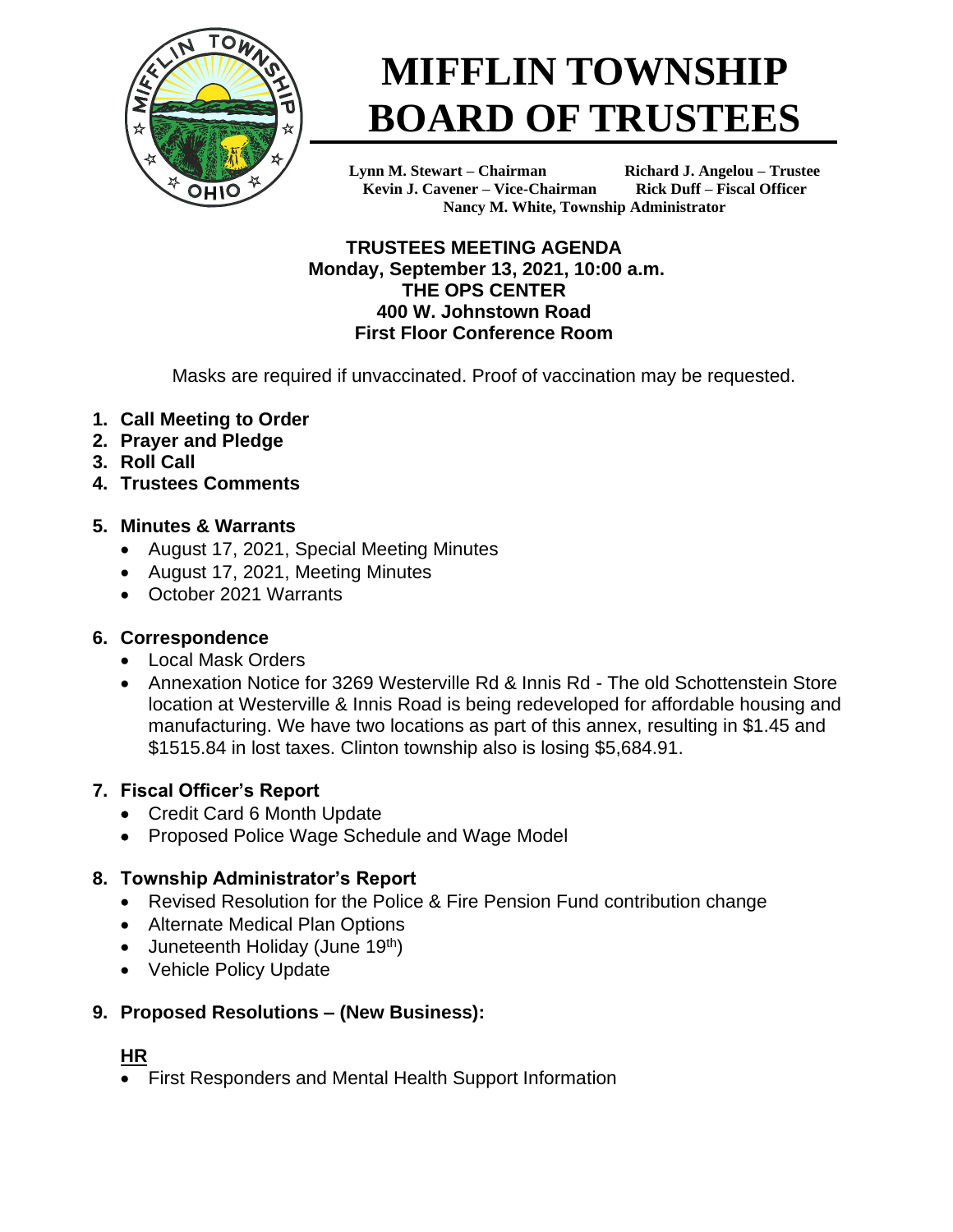## **PIO**

- Media and Digital
- Upcoming Events

## **SERVICE**

- Stormwater Drainage Project for Leonard Park, not to exceed \$20,000
- Updates

## **CODE ENFORCEMENT**

- Code violations to be placed as a lien on the tax duplicate per ORC §505.87(B)(2), totaling \$900.00:
	- o 2676 Perdue Ave. High Grass \$300.00
	- $\circ$  2634 Baughman Ave. High Grass \$300.00
	- $\circ$  2707 Woodland Ave. High Grass \$300.00
- Staffing needs

## **POLICE**

- Resignation of Cheyenne Hughes, effective September 9, 2021
- Resignation of Cody Palmer, effective September 17, 2021
- Appoint Officer David Briggs as Acting Chief, effective September 19, 2021
- Updates

## **FIRE DIVISION**

- Resignation of Firefighter Tyler Burleson, effective September 19,2021
- Increase existing PO# 21-0000965 for Pedestal Signage by \$4,324, to Sign Vision of Gahanna for a total amount of \$33,097.00
- Appropriations for OPS Center Construction Project \$12,151.00

- Final Plans for Fire Station 132
- Updates

## **OPS CENTER**

• Updates

## **MIFFLIN DISPATCH (and 911/CAD System Partners)**

• No requests/updates

## **MIFFLIN TECHNOLOGY:**

• Updates

## **10.Old Business**

## **11.Visitors Comments**

## **12.Executive Session – Personnel Matter**

Request an Executive Session per ORC Section 121.22 (G) (1)

Purpose: to consider the appointment, employment, dismissal, discipline, promotion, demotion, or compensation of a public employee or official, or the investigation of charges or complaints against a public employee, official, license, or regulated individual, unless the public employee, official, licensee, or regulated individual requests a public meeting.